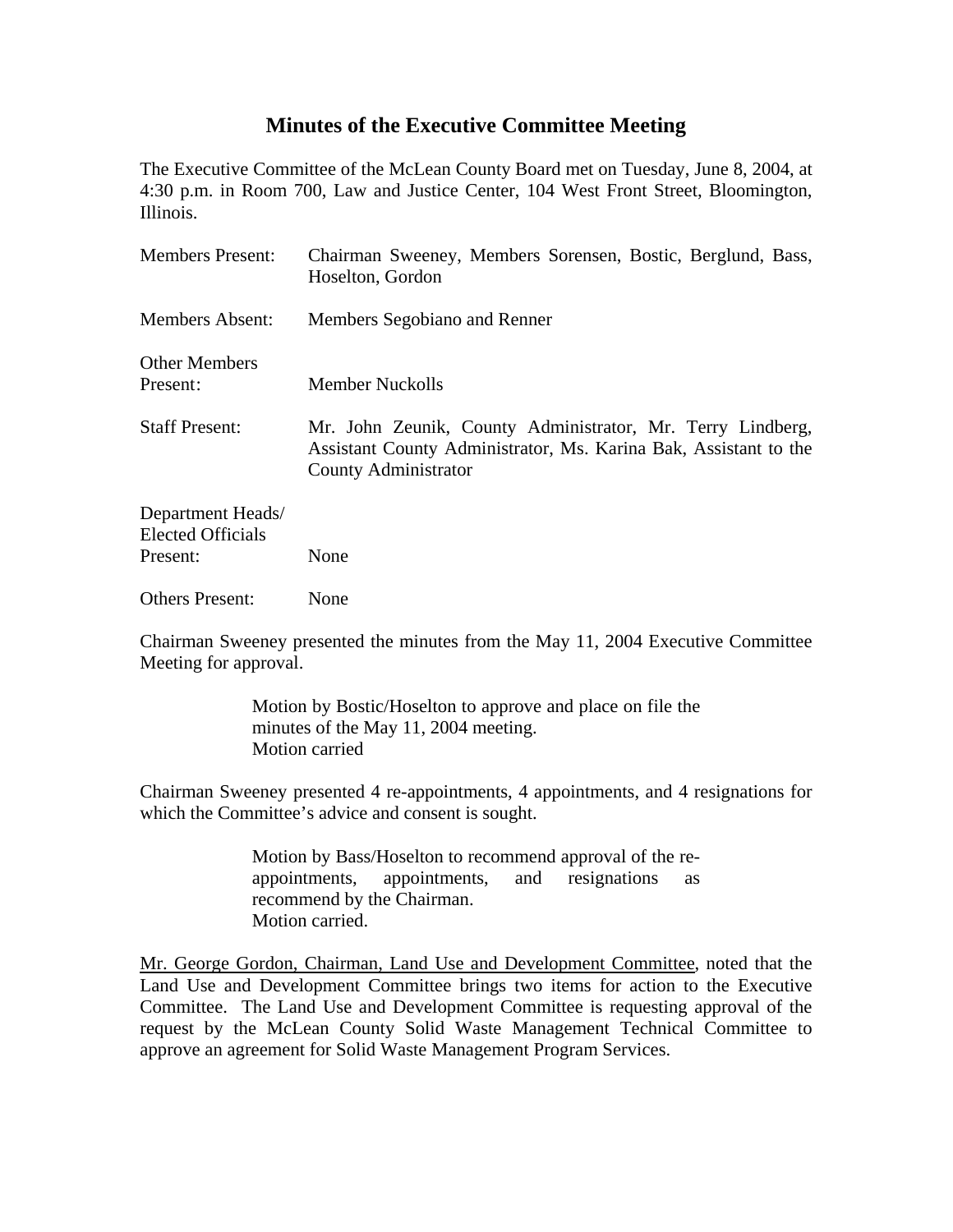Executive Meeting June 8, 2004 Page 2

> Motion by Gordon/Berglund to recommend approval of the request by the McLean County Solid Waste Management Technical Committee to approve an agreement for Solid Waste Management Program Services. Motion carried.

Mr. Gordon presented a request by the McLean County Solid Waste Management Technical Committee to approve grant awards from the McLean County Solid Waste Management Fund.

> Motion by Gordon/Berglund to recommend approval of the request by the McLean County Solid Waste Management Technical Committee to approve grant awards from the McLean County Solid Waste Management Fund. Motion carried.

There were no further questions for Mr. Gordon.

Ms. Diane Bostic, Chairman, Property Committee, noted the Property Committee brings one action item to the Executive Committee. The Property Committee is recommending approval of the request for a Proposed Amendment to an Intergovernmental Agreement between the Public Building Commission and McLean County.

> Motion by Bostic/Gordon to recommend approval of the Proposed Amendment to the Intergovernmental Agreement between the Public Building Commission and McLean County. Motion carried.

There were no further questions for Ms. Bostic.

Mr. Duffy Bass, Chairman, Transportation Committee, noted the Transportation Committee brings one item for action to the Executive Committee. The Transportation Committee is recommending approval of a Joint Resolution of Support for Further Study of Long-Range Transportation Needs on the East and South Sides of the Bloomington-Normal Urban Areas.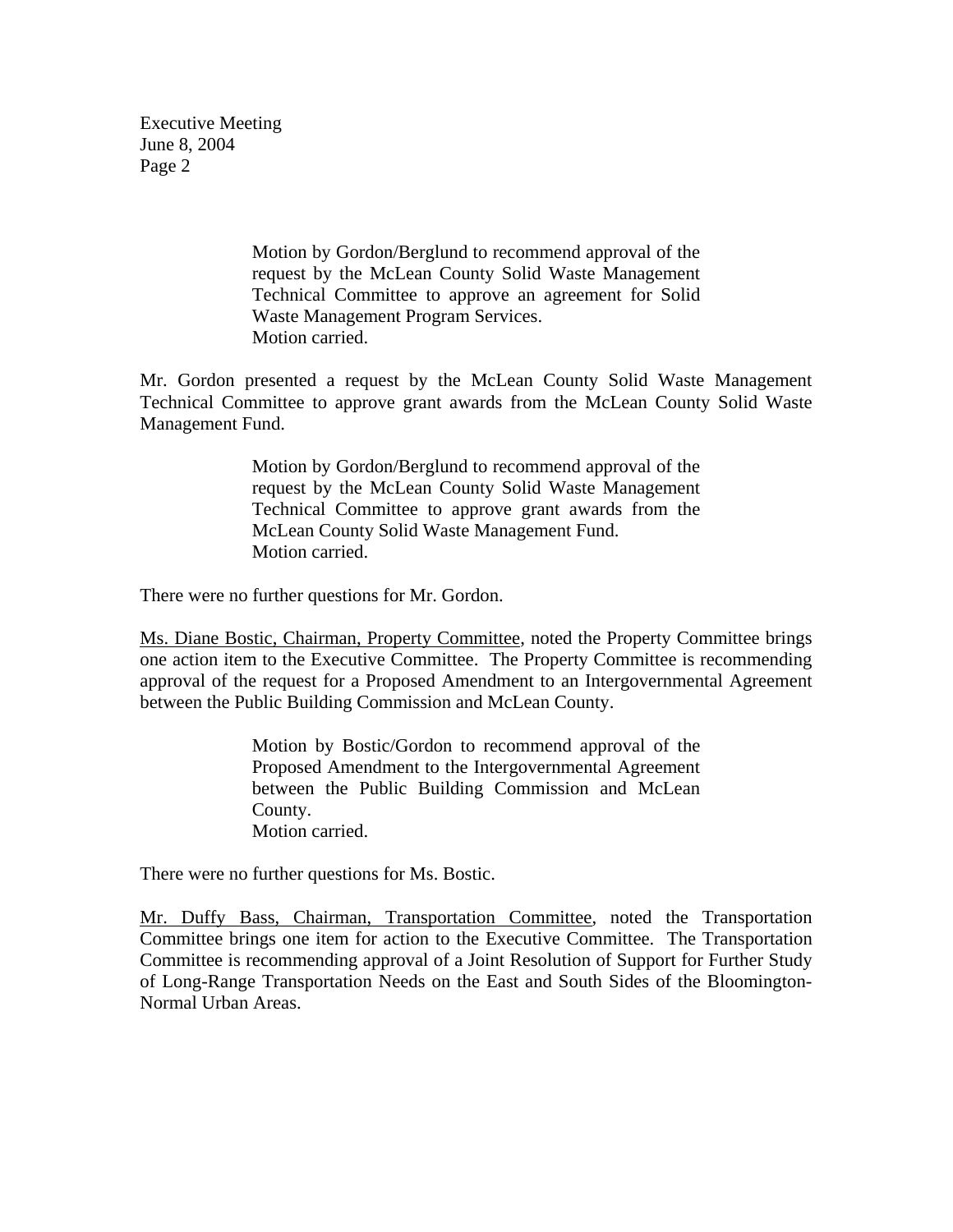Executive Meeting June 8, 2004 Page 3

> Motion by Bass/Nuckolls to recommend approval of the Joint Resolution of Support for Further Study of Long-Range Transportation needs on the East and South Sides of the Bloomington-Normal Urban Areas.

Mr. Sorensen stated that the resolution lays out an \$8-10 million cost estimate on the joint study work. He asked who was going to be paying for this. Mr. Hoselton stated the Transportation Committee understands from Senator Brady that the funds will come from the Federal and State level.

Mr. Bass stated that Towanda and Downs were not mentioned in the report, and asked if anyone understood why they were left out. Chairman Sweeney stated the project will likely go from Lexington South to LeRoy and across to the city limits of Bloomington and Normal, which includes Towanda and Downs. He also stated that this is just the starting point.

## Motion carried.

Mr. Bass noted that the Transportation Committee would have a Stand-up Meeting on June 15, 2004 on a Proposed Supplemental Agreement Between the Bloomington-Normal Airport Authority and McLean County.

Chairman Sweeney asked Mr. Zeunik to explain this agreement so that the Committee members would be informed and able to vote on the Supplemental Agreement next week.

Mr. Zeunik explained that there were a series of Intergovernmental Agreements that have been approved between the Airport Authority and the County with the first dating back to 1989 concerning improvements to be made to certain roads as a result of the expansion of the Airport Authority. The agreements called for the Bloomington Normal Airport Authority to pay for certain road improvements. As noted in the Supplemental Agreement the Airport Authority has reimbursed the County, \$520,000.00 to date. This agreement proposes that to settle all of the outstanding monies owed to the County, the Airport Authority would pay \$350,000.00 over a ten year period at \$35,000.00 a year with no interest. The balance the Airport would not be required to pay, under this agreement, is about \$149,000.00.

Ms. Bostic asked where would the Bloomington-Normal Airport Authority get the money to make the payment. Mr. Zeunik stated it would have to come out of their operating budget.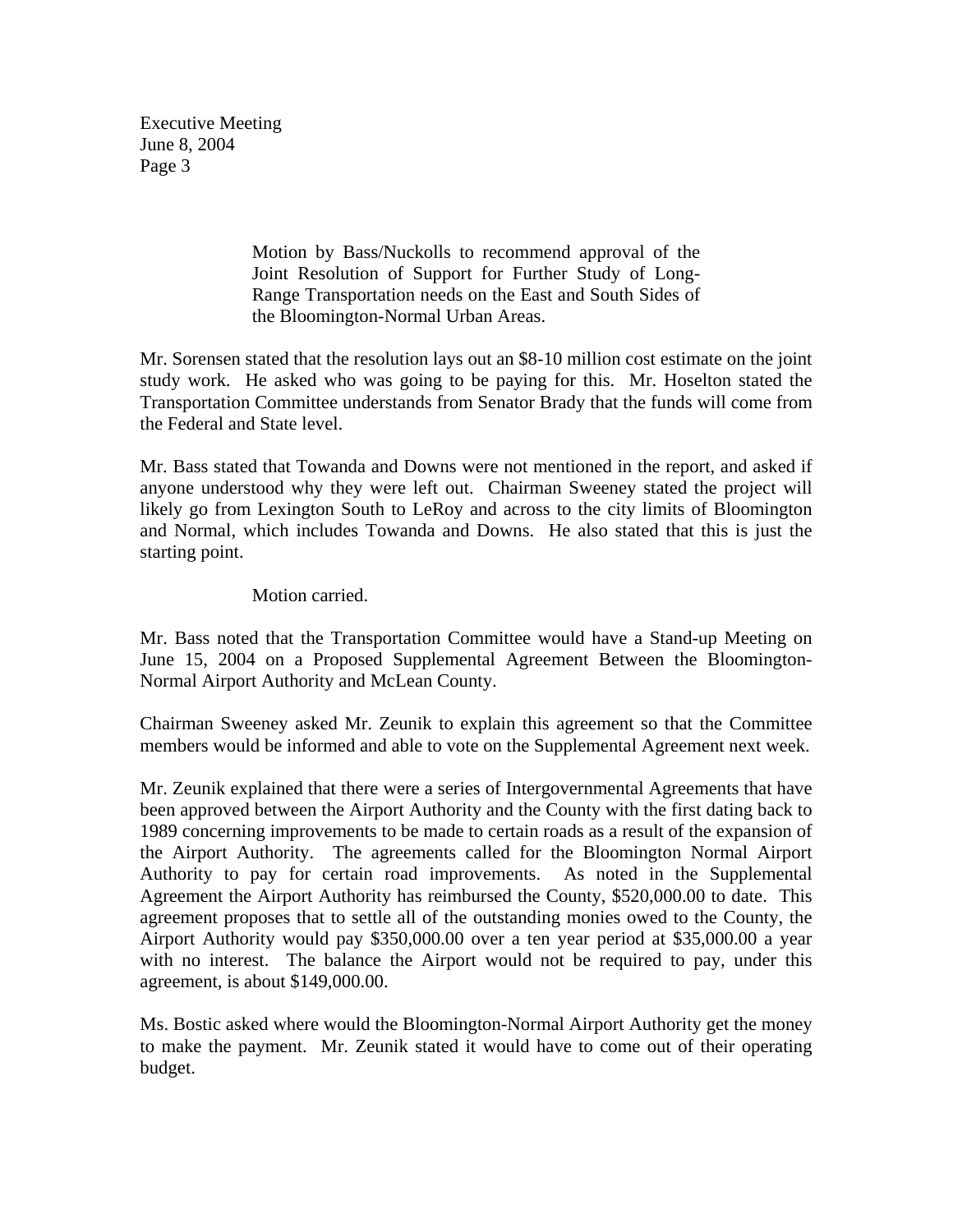There were no further questions for Mr. Bass.

Mr. Matt Sorensen, Chairman, Finance Committee, noted the Finance Committee brings one action item to the Executive Committee. The Finance Committee is requesting approval of an Ordinance of the McLean County Board Amending the Fiscal Year 2004 Combined Appropriation and Budget Ordinance for Fund 0107. Mr. Sorensen noted that this was the continuation of a grant for West Nile testing.

> Motion by Sorensen/Berglund to recommend approval of the Ordinance of the McLean County Board Amending the Fiscal Year 2004 Combined Appropriation and Budget Ordinance for Fund 0107. Motion carried.

There were no further questions for Mr. Sorensen.

Mr. Bob Nuckolls, Vice Chairman, Justice Committee, noted the Justice Committee brings four items for action to the Executive Committee. He noted that he would like to combine F. 1) a, b, and c. These three items are contingent on State funding. F 1)a) is the request for approval of an Emergency appropriation Ordinance Amending McLean County Fiscal Year 2004 Combined Annual Appropriation and Budget Ordinance General Fund 0001, Court Services Department 0022, Adult Probation Fee Services Department 0022. Item F 1)b) is the request for approval of an Emergency Appropriation Ordinance Amending the McLean County Fiscal Year 2004 Combined Annual Appropriation and Budget Ordinance General Fund 0001, Sheriff's Department 0029 – Illinois Criminal Justice Information Authority Multi-Disciplinary Domestic Violence Grant. Item F 1)c) is the request for approval of an Emergency Appropriation Ordinance Amending he McLean County Fiscal Year 2004 Combined Annual Appropriation and Budget Ordinance General Fund 0001, State's Attorney's Office 0020 – Illinois Criminal Justice Authority Multi-Disciplinary Domestic Violence Grant.

> Motion by Nuckolls/Bass to recommend approval of an Emergency Appropriation Ordinance Amending McLean County Fiscal Year 2004 Combined Annual Appropriation and Budget Ordinance General Fund 0001, Court Services Department 0022, Adult Probation Fee Services Department 0022; the request for approval of an Emergency Appropriation Ordinance Amending the McLean County Fiscal Year 2004 Combined Annual Appropriation and Budget Ordinance General Fund 0001,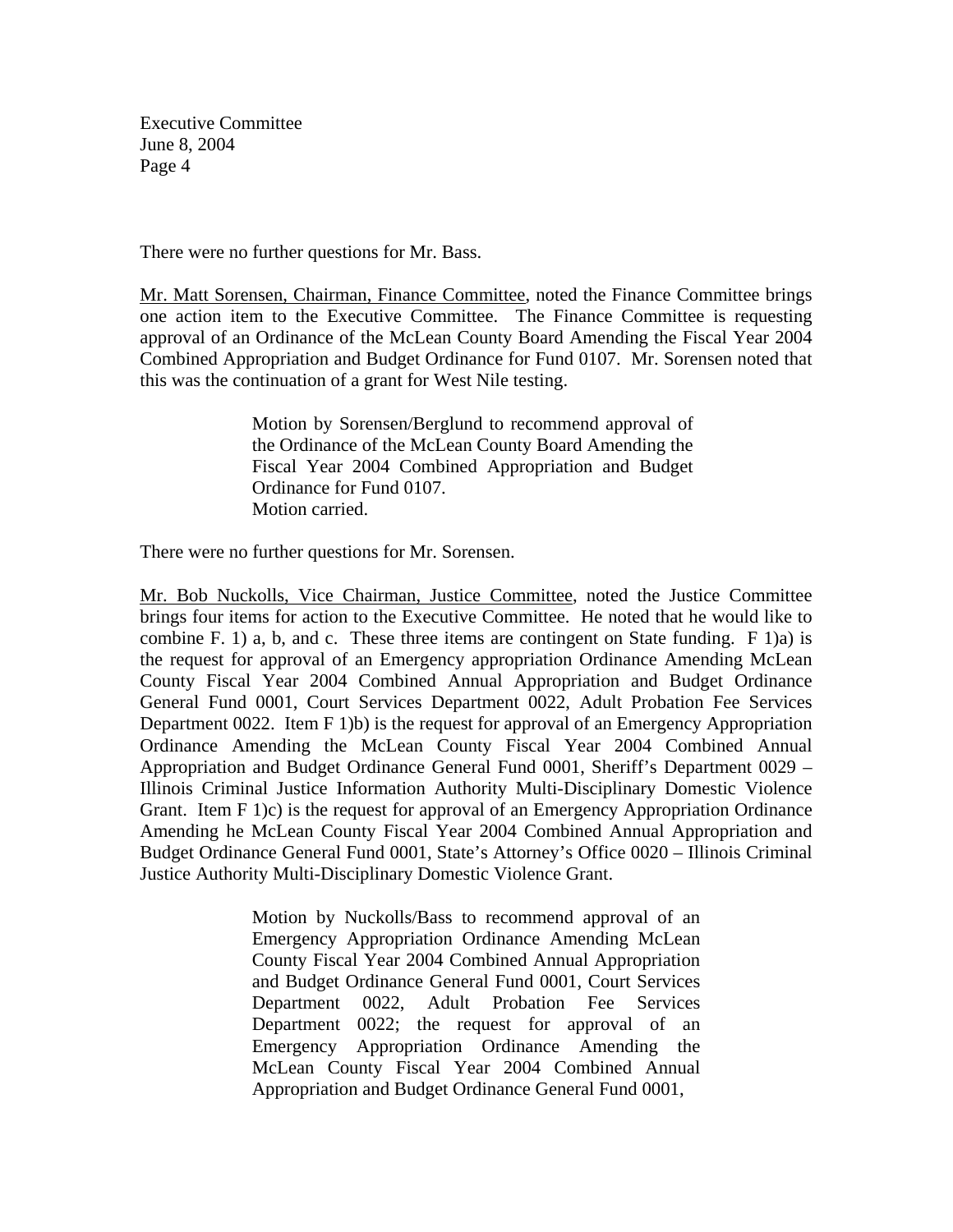> Sheriff's Department 0029 – Illinois Criminal Justice Information Authority Multi-Disciplinary Domestic Violence Grant; and the request for approval of an Emergency Appropriation Ordinance Amending he McLean County Fiscal Year 2004 Combined Annual Appropriation and Budget Ordinance General Fund 0001, State's Attorney's Office 0020 – Illinois Criminal Justice Authority Multi-Disciplinary Domestic Violence Grant Contingent on Funding by the State of Illinois. Motion carried.

Mr. Nuckolls presented a request for approval of an Emergency Appropriation Ordinance Amending the McLean County Fiscal Year 2004 Combined Annual Appropriation and Budget Ordinance General Fund 0001, State's Attorney's Office 0020 – Department of Children and Family Services Child Abuse Attorney.

> Motion by Nuckolls/Bostic to recommend approval of the Emergency Appropriation Ordinance Amending the McLean County Fiscal Year 2004 Combined Annual Appropriation and Budget Ordinance General Fund 0001, State's Attorney's Office 0020 – Department of Children and Family Services Child Abuse Attorney. Motion carried.

There were no further questions for Mr. Nuckolls.

Chairman Sweeney presented the May 31, 2004 bills as recommended and transmitted by the County Auditor for payment. The fund total for the month is \$282,821.74.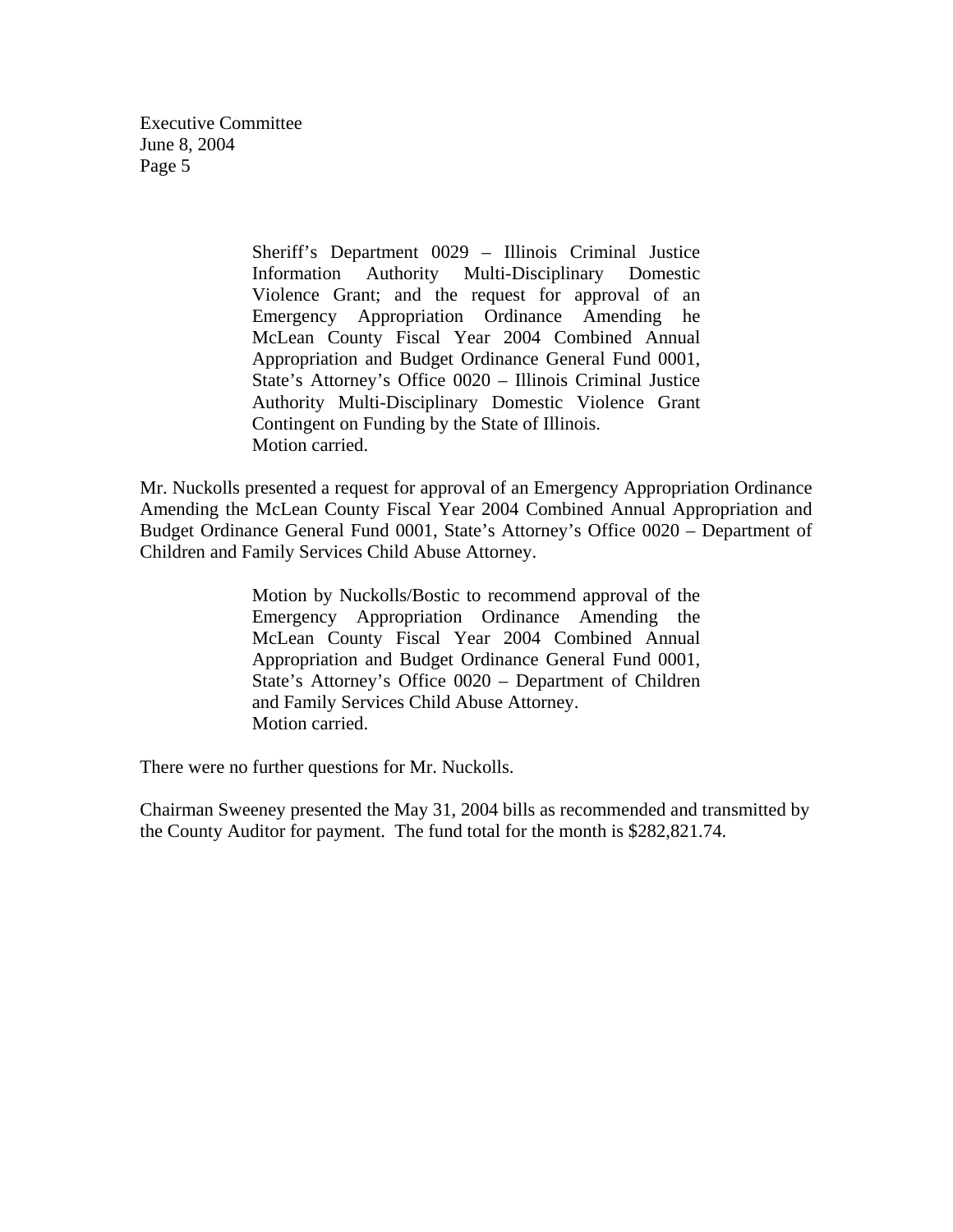> Motion by Gordon/Bostic to recommend approval of the Bills as of May 31, 2004 as recommended and transmitted presented by the County Auditor for payment Motion carried.

Motion by Sorensen/Bostic to enter into Executive Session to discuss the Annual Performance Evaluation of the County Administrator with the members of the Executive Committee and Mr. Zeunik present. Motion carried.

The Executive Committee entered Executive Session at 5:00 p.m.

 Motion by Sorensen/Bostic to return to Open Session. Motion carried.

The Executive Committee returned to Open Session at 5:50 p.m.

Chairman Sweeney asked Mr. Sorensen to present the motion on renewing and extending the Employment Agreement of Mr. John M. Zeunik as the County Administrator.

> Motion by Sorensen/Hoselton to recommend approval to the County Board of the following amendments to the Employment Agreement between Mr. John M. Zeunik and McLean County: (1) thar the term of the Employment Agreement be extended five years; (2) that Mr. Zeunik be awarded a cash bonus in the amount of \$2,500.00; (3) that the County authorize and approve the County Administrator's deferred compensation payment in the amount of \$11,000.00 to be paid in fiscal year 2005; (4) that Mr. Zeunik be awarded a five step merit increase.